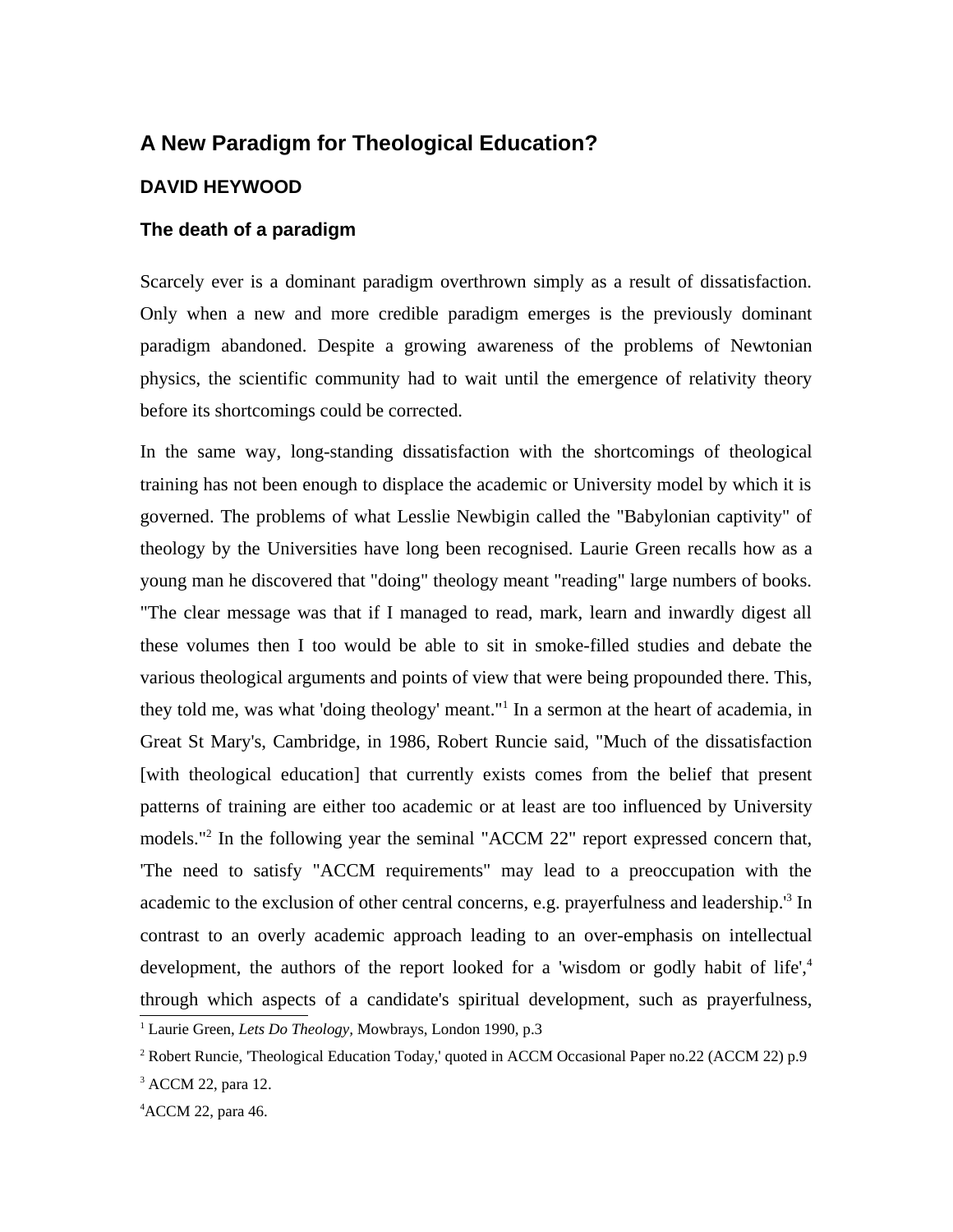could be integrated with practical skills, such as leadership, all based on a thorough understanding of Christian faith.

The report further pointed out that the academic paradigm was deficient in regard to both content and method. In regard to method, 'Little is said in the GME syllabus about educational method,' and as a result, 'Too much emphasis has been placed on the presentation and assimilation of information by lectures, with little use of methods which may bring more reflection, e.g. seminars or tutorials.'5 In regard to content, it is the conventions of the academic paradigm leading to a 'bewildering variety of "essential" subjects' which 'lie at the roots of the present difficulties of theological education.<sup>'6</sup> Furthermore, the report pointed out, 'The rationale of theological education in the Church of England has never been made fully explicit.<sup>'7</sup> This seems to imply that the academic paradigm was adopted by default on the assumption of University educated Church leaders that no other was either possible or more desirable.

Dissatisfaction with the academic paradigm has reached a stage at which colleges and courses feel justified in experimenting with a broadening of the syllabus and a wider variety of methods. Throughout the country attempts are made to put in place a type of training which will give more attention to the practical and spiritual aspects of training. In 1995, ABM Ministry Paper 10 on proposals for Mixed-Mode Training in the Church of England reported that the demand for change arises in part from, 'the growth of confidence in practical theology, and a questioning of adequacy of traditional academic theology for ministerial education'.<sup>8</sup> What is lacking is a new paradigm to give direction and coherence to the kind of changes which are needed.

However, in *Anvil 15.4,* Bob Mayo reported on the presence of a new type of training existing side by side with traditional theological education at Ridley Hall, Cambridge.<sup>9</sup> This is a new degree course in Applied Theology and Youth and Community Work.

<sup>5</sup> ACCM 22, para 15

<sup>6</sup> ACCM 22, para 42.

<sup>7</sup> ACCM 22, para 21

<sup>8</sup> ABM Ministry Paper 10, p.4

<sup>9</sup> Bob Mayo, 'Training Youth Workers at Theological College,' *Anvil 15* (1998), p.287.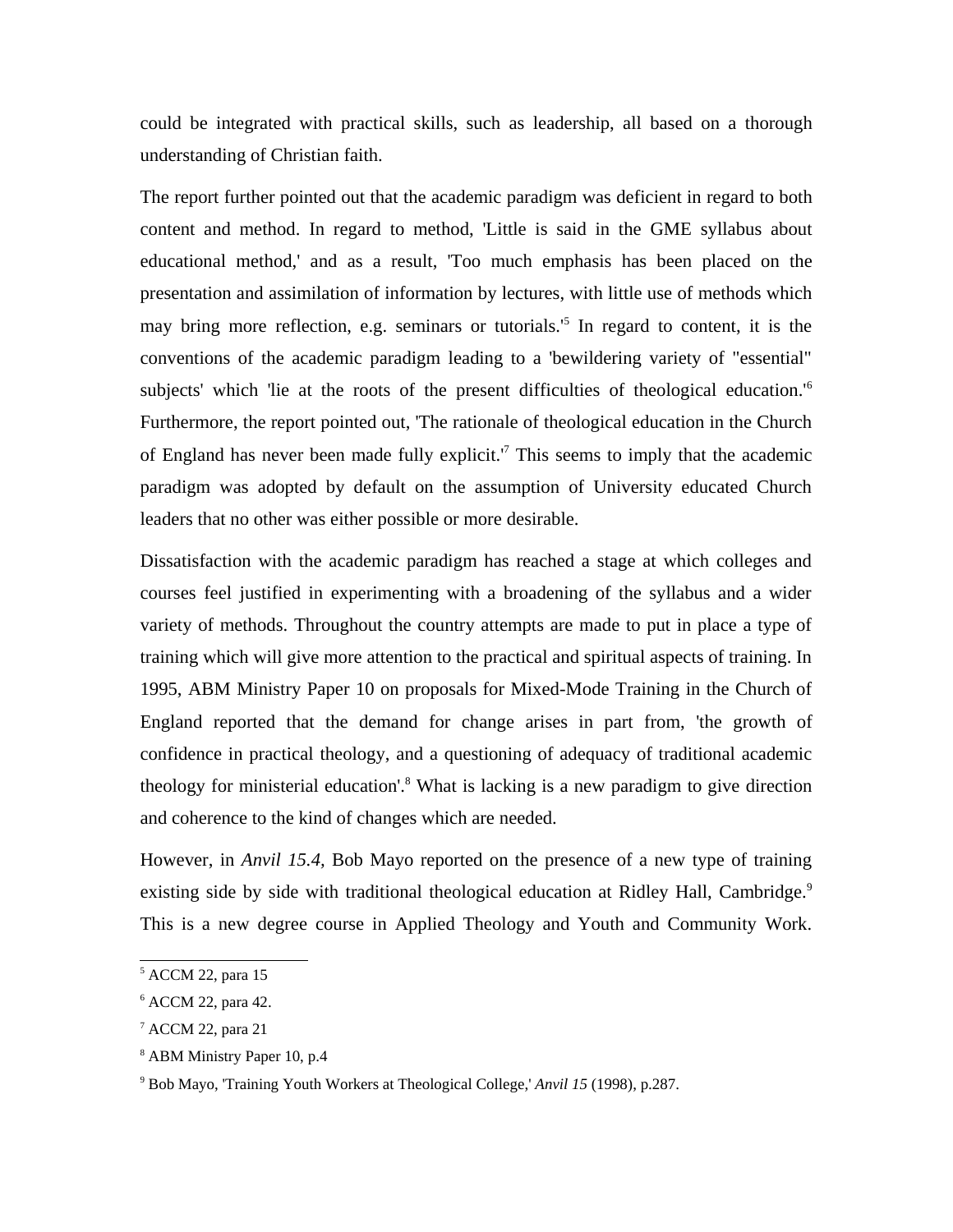According to Mayo, the course includes the words 'Applied Theology' in its title to distinguish it from the type of theological study which is 'solely concerned with the acquisition of information'. The key principle behind the course is that, 'Christian theology is defined by application,' rather than by the internal structure of the academic discipline. This principle translates into a 'praxis' methodology in which the methods of mentoring and role-modelling, discussion and debate predominate over the authoritative handing over of information. The culture of the course is to be 'interactive' and 'peer engendered' and the students to be 'creators' rather than 'consumers' of theology.

The training paradigm this new course appears to be searching for is 'vocational' rather than academic. In vocational training, both content and methods are determined not by the internal structure of a particular academic discipline, but by the demands of the role for which the students are being trained. Mayo cites legal training as a possible comparison. He might also have referred to the training of teachers, doctors and nurses. The presence of a new course, structured along vocational lines, side by side with traditional theological education is potentially both a challenge and an opportunity for the Church. It offers a comparison between two modes of training and the possibility of assessing two contrasting paradigms. In fact, it may eventually pose the question: 'Is the vocational paradigm more appropriate than the academic for training not only Christian youth workers but also Christian clergy?'

## **The sources of dissatisfaction**

To understand the dissatisfaction with the academic paradigm, we need to examine it more closely. The picture evoked by Laurie Green of smoke-filled rooms lined with scholarly tomes in which abstruse concepts are debated by erudite and learned men is an overstatement, but contains more than a hint of its principle features. The defining characteristic of the academic paradigm is that its content and methods are defined by the internal structure of the discipline as it has developed over the course of its history. The student of theology comes to be initiated into the world of theology, to become immersed in its characteristic methods and ways of thinking. She learns to read the Bible in its original languages, to apply the methods of biblical criticism recognised as valid by the academic community; she is given an overview of the divisions of doctrine or systematic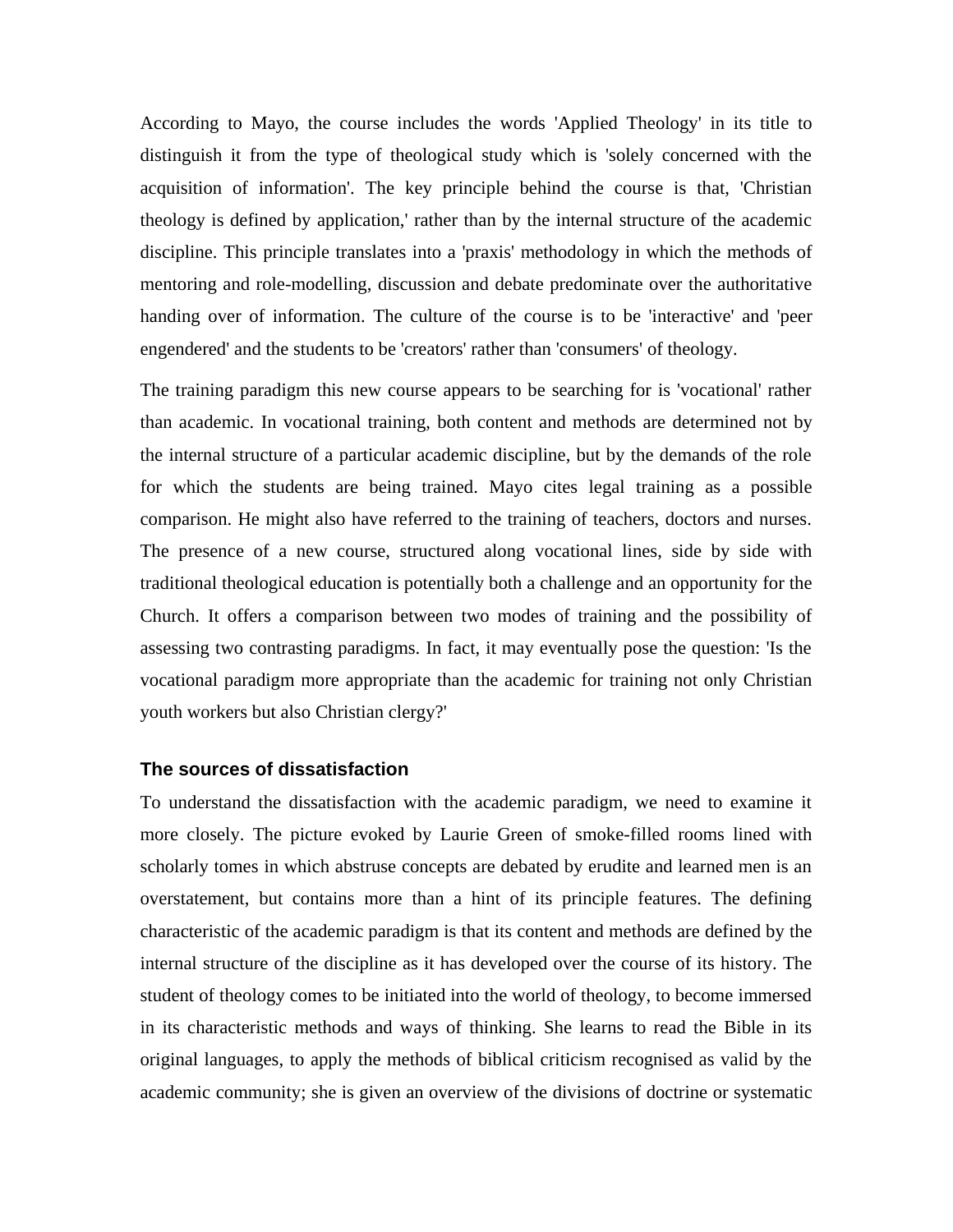theology and taught how to carry out deeper enquiry into selected topics; she encounters certain phases in the history of the Church and is introduced to the history and principles of its liturgy; and so on through all the several sub-disciplines which make up the study of academic theology. The method of her initiation is to sit at the feet of established experts, either by hearing lectures or reading books and in this way soak up the required knowledge. Lectures are supplemented by seminars and discussions through which she learns the appropriate methods of debate and skills of criticism. Her present and previous experience of the Church and Christian faith will count for very little; it may very well be treated as childish and inadequate, leaving her with a vague sense of loss or leading her on to an attitude of superiority. Questions of the relevance to actual situations of what she is learning will be treated as secondary; immediate application is to be suspended for the sake of learning to be at home in the complex interlocking structure of the discipline itself. The outcome of the academic paradigm is people capable of handling questions of great complexity and thus providing a rich resource to the Church as it grapples with issues of theological truth.

Hitherto the unspoken assumption behind theological education has been that the way to prepare men and women to apply theology to their ministry is make them theologians. However, the level and persistence of dissatisfaction with the outcome suggests that the academic paradigm is failing to produce the goods. In a recent article in the *British Journal of Theological Education*, Zoe Bennett Moore summarises its failings as conservatism, elitism, authoritarianism and inappropriate detachment.<sup>10</sup> Problems like these emerge inescapably as the down-side of the search for truth within the canons of a single discipline. The high premium on expertise means that no one may qualify to make an authoritative contribution without submission to the wisdom of previous generations. The knowledge and methods of the discipline are so well-established that they can only appropriately be taught to new students by authoritative handing down. And finally, expertise and standing in the discipline is attained through increasing abstraction from experience. The student's initiation aims at equipping her to handle increasingly abstract questions, which, in a field so vast, are usually to be found only in relatively narrow

<sup>10</sup> Zoe Bennett Moore, 'Christian Education and Ministerial Education,' *British Journal of Theological Education 8* (1996), p.5.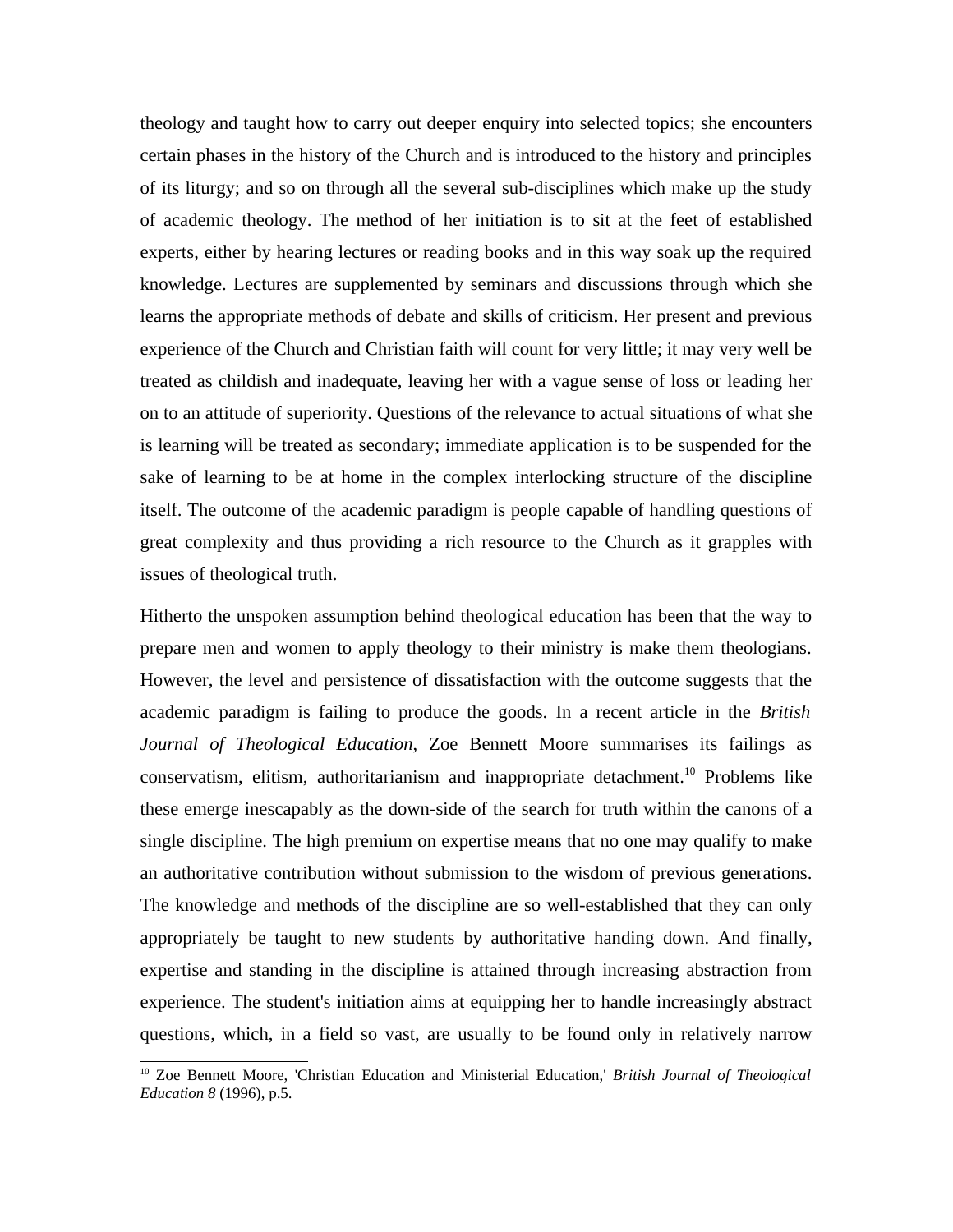specialisms. Far from equipping the student to relate theology to experience, the more rigorous the academic study required of her, the more likely it is to lead her in the opposite direction.

It is worth quoting at length a passage from Gerald Collier, summarising the shortcomings of the academic paradigm, especially as applied to theology:

A common criticism of tertiary education is that students acquire a lot of 'book-learning', but little skill in using this learning in everyday life. Prominent industrialists, for example, have declared that many graduates fail to match up to the demands of industrial jobs ... And indeed Christian workers in the field sometimes claim that the study of academic theology not only divorces one's thinking from the problems of the communities one is supposed to serve, but channels one's intellectual effort toward books and speculation.

Book-learning has always tended to diverge from the demands and experience of daily life; but this tendency has been enormously increased during the twentieth century by the extraordinary explosion of knowledge ... Most of the problems which the academic world deals with are generated and solved within the subject disciplines themselves. The careers of teachers in tertiary education today depend more and more on their achievement in research, and on the reputation they gain among senior fellow workers in other institutions and other countries. Thus teachers have become more and more preoccupied with research, and students have become more and more intimidated by the volume of knowledge crowding into their syllabuses. $<sup>11</sup>$ </sup>

Collier's criticisms hint at an even deeper drawback of the academic paradigm in the life of the churches. People tend to teach in the way they have themselves been taught. The minister who has experienced theology as a subject to be authoritatively handed down is likely to present it to her congregation in the same way. If her own experience has been treated as irrelevant in the process of Christian formation, she in her turn may well discount the experience of her hearers. Unprovided with tools by which to apply to experience the theology she has so diligently set out to learn, she may be unable to help others to explore their faith or to apply it in everyday experience. The effect of the

<sup>&</sup>lt;sup>11</sup> Gerald Collier, *A New Teaching, A New Learning, SPCK*, London 1989, p.18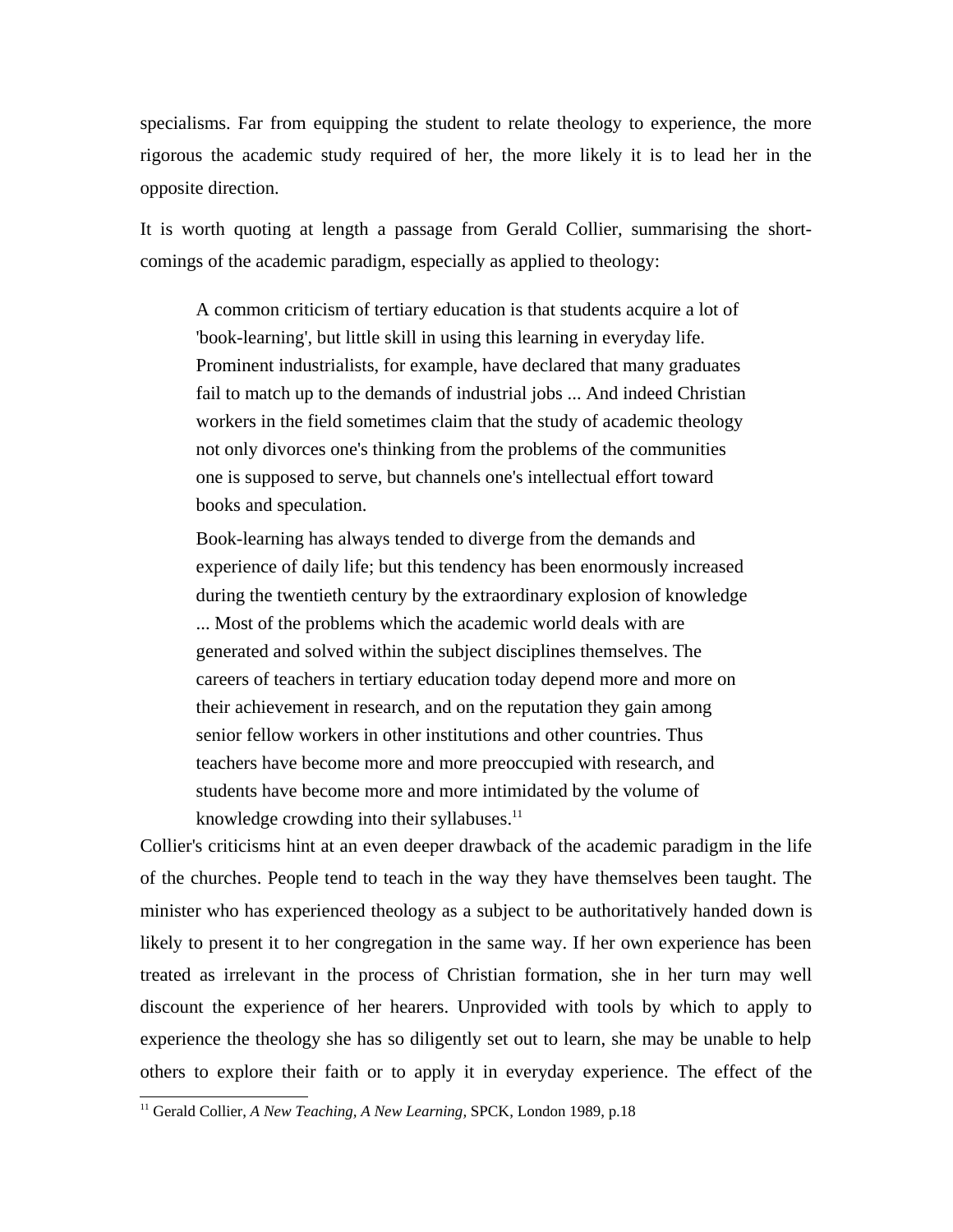academic paradigm on clergy as learners may be equally deleterious. As Gerald Collier points out, students trained in the academic paradigm frequently fail to learn higher order skills such as self-directed learning, invention, communication skills and, crucially, application to new situations. 'One of the most frustrating things in ordination training,' writes Michael Williams after sixteen years experience, 'is seeing people pass through a two or three year programme of studies where they enjoy the debate, relish new ideas, learn new skills, but after six months into ordained ministry they revert to the same set of beliefs and ministerial practices that they had on day one of the course.<sup>'12</sup> The question to be asked is whether the failure of students to transfer what they have learned on their courses to the world of ministry is the fault of the students or of the manner of their training.

#### **Adults learning**

The short-comings of the academic paradigm are emphasised by comparison with the fast-growing study of adult learning. Increasing job dislocation and consequent need for retraining, the growth in the number of women joining the work-force, growing recognition of the need for keeping skills up-to-date and a greater accessibility of training opportunities are leading to a significant increase in the number of adults making use of formal learning situations geared explicitly to their needs. Meanwhile within the Church of England, more and more Dioceses offer Bishop's Certificate or equivalent courses in Christian understanding and flexible training schemes for a variety of lay ministries. In both the secular sphere and in Christian training outside the colleges and ordination courses, training tends to be based on the recognised ways in which adults learn best. As long ago as 1982, ACCM Occasional Paper 11, 'Learning and Teaching in Theological Education,' was prepared by a working party made up both of people involved in ministerial training and in adult education in the Church of England. Its central section, 'The Learning Process,' reads like a brief inventory of what ministerial training could learn from its lower status cousin, including observations such as, 'The primary question a teacher must ask is not, "How do I teach?" but "How do people learn?"' and, 'The

<sup>12</sup> Michael Williams, 'Theological Education and Ordination Training,' *British Journal of Theological Education 8* (1996), page 22.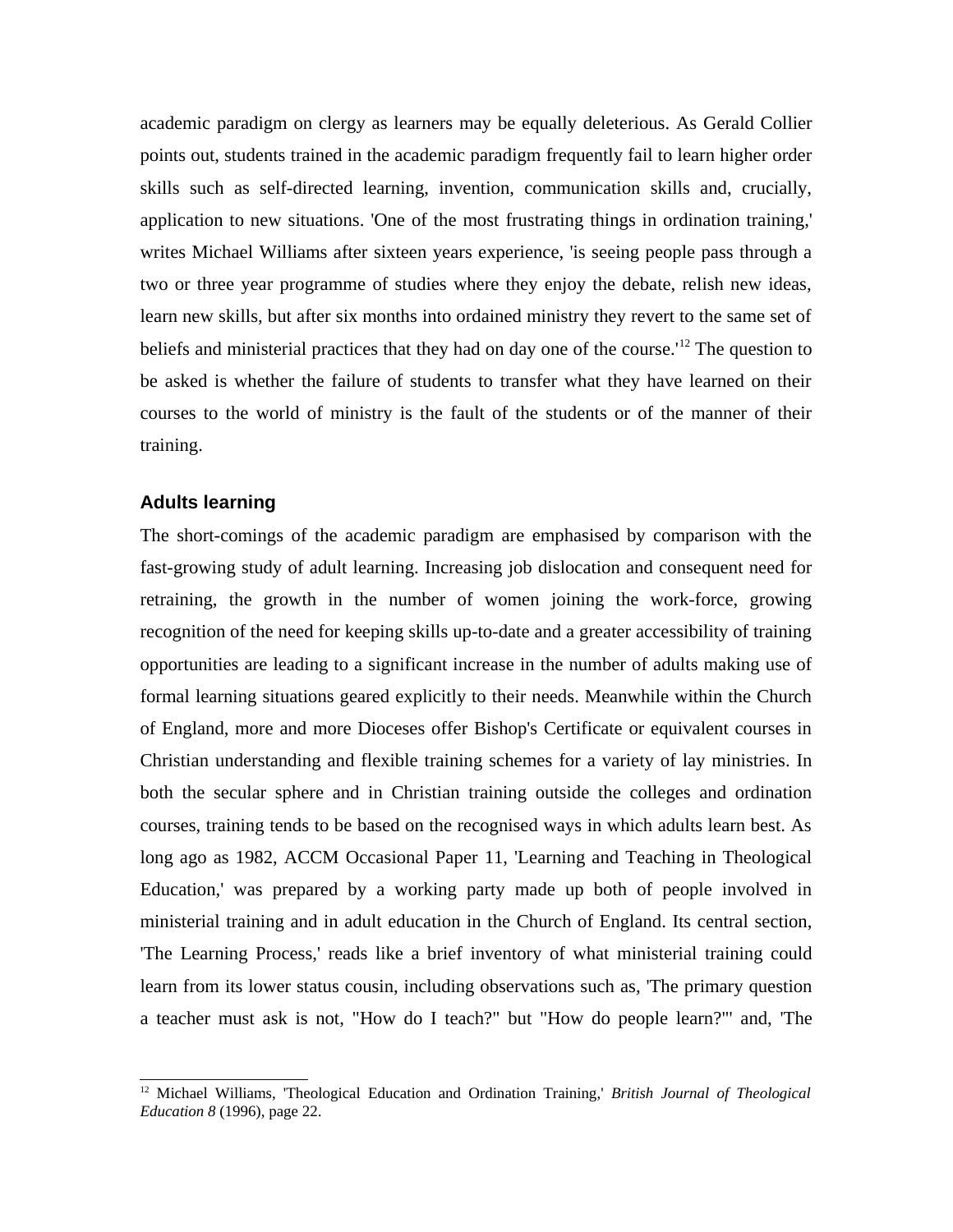conventional order in which material is presented in many books is seldom the best order for studying it. $13$ 

Increasingly, lay training, represented by such teachers as Yvonne Craig and Liz Varley, recognise the place of the 'learning cycle' in the teaching and training of adults.<sup>14</sup> The four elements of the cycle are:

- *Experiencing:* seeing, hearing, thinking, feeling, interacting with others, leading to ...
- *Reflecting:* taking note of things that seem significant; questioning why things happened in just the way they did; considering consequences and implications; all of which leads to ...
- *Conceptualising:* working out explanations; using ideas to make sense of observations and reflections; developing general principles; leading to ...
- *Action:* testing out the implications of a new understanding; trying out new approaches; making experiments. Action is the source of new experiences, and so the cycle continues.

Learning experiences typical of adult education pay attention to each of the phases of the learning cycle, giving participants the opportunity to experience, reflect, draw general conclusions and apply their conclusions to experience in the form of plans for action. In comparison, learning events typical of the academic paradigm consist of only one or at the most two phases of the cycle. The knowledge passed on from professor to student consists overwhelmingly of concepts. The reflecting phase of the cycle is included where these concepts are adequately illustrated, but rarely is the student given the opportunity to develop concepts of her own through reflection on experience or to test them in action. Adult educators emphasise the importance of the students' existing experience as a resource for their own and others' learning. Jenny Rogers relates the experience of a teacher trainer:

My most enjoyable classes have always been with the mature women students who want to take up teaching after rearing their families. They simply will not accept pat theories and glib statements about child development because all the time they are asking, 'Did my children do

<sup>&</sup>lt;sup>13</sup> ACCM Occasional Paper 11, October 1982.

<sup>14</sup> Yvonne Craig, *Learning for Life,* Mowbrays, London 1994. Liz Varley, *Catching Fire,* Bible Society, Swindon 1993.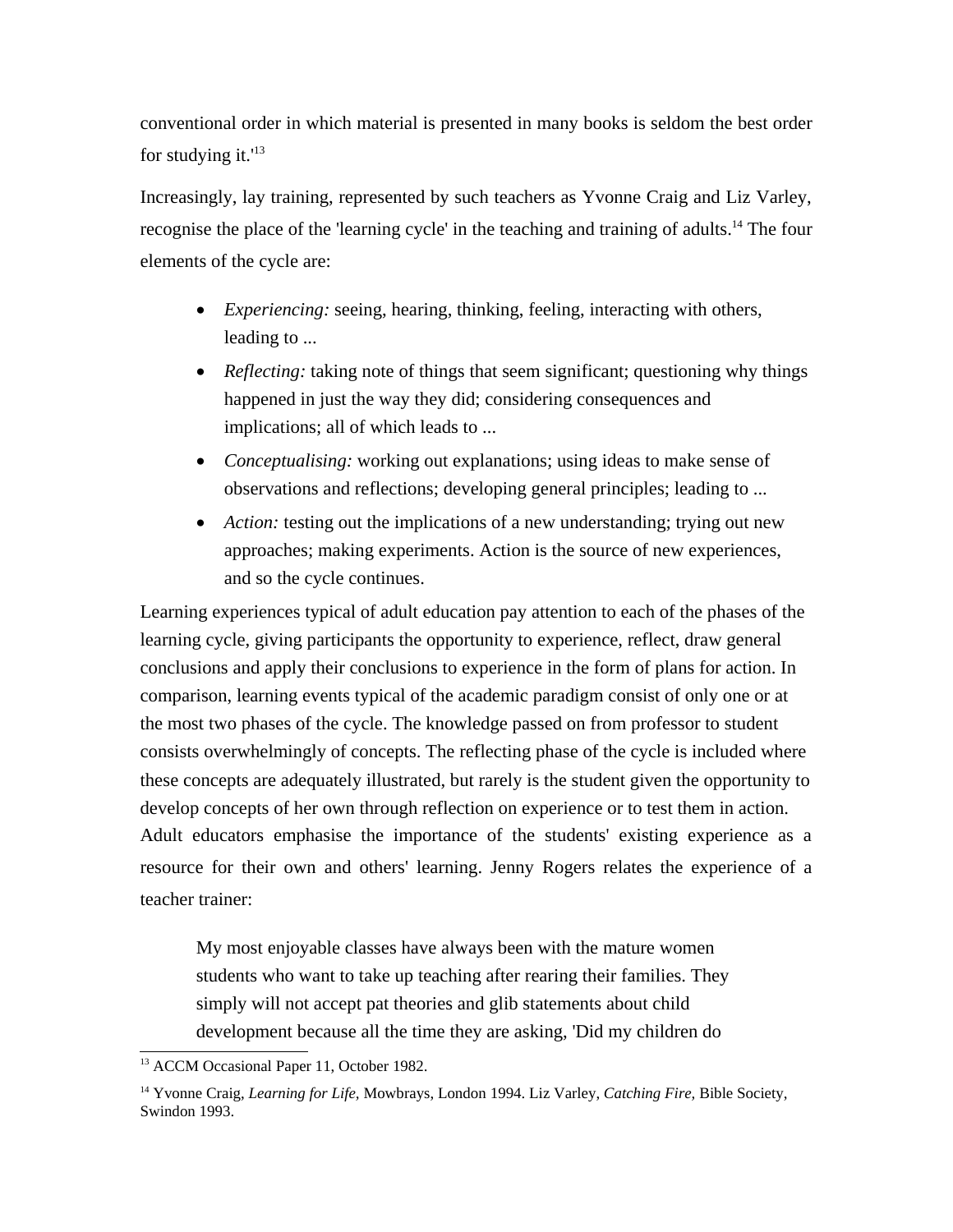that?' or 'Was that true when my children were four?' Whereas a twentyyear-old will write it straight down in her notebook, the mature woman always pauses to weigh and consider against her own or other people's experience. She always sees the 'ifs' and 'buts'. in these classes, by relating the students' experience to the general view, I feel we finally create a tremendously lively and complex view of child psychology. They bring a depth and humour to rather dry theories which young people could never attain.15

Again, effective learning takes place through experience. Rogers again:

Imagine that you are a non-driver and you want to learn how to drive. There are three methods open to you: to go to a lecture where a tutor tells you how to do it, to watch a skilled driver at work, or to practise in a real car with a teacher at your side. Would you have any hesitation about which method to choose ?...

Ask yourself, as a test, what stick in your mind as the outstanding pieces of learning you accomplished at school ... college or university. My guess is that you are unlikely to nominate sitting at the feet of a 'great teacher'. It is far more likely that you will immediately remember your part in a particular school play, a project, a trip abroad, an experiment you conducted on your own ... all of them active pieces of learning where you were in the centre of the effort.<sup>16</sup>

Without an understanding of the specific learning needs of adults, it is easy for teachers in the academic paradigm to feel bewildered by the mature students who come to them for ministerial training. But if these students are to learn to relate theological truth to their own experience, to create "tremendously lively and complex" views of the world in which they are to minister, it is vital that these learning needs be fully addressed.

### **A vocational paradigm**

The evidence suggests that the academic paradigm is failing to produce ministers with the range of skills required to relate their theology to experience and help others to do the same. The inherent weaknesses of the academic model as a mode of learning suggest why this might be the case. The fact that the academic paradigm was adopted uncritically

<sup>&</sup>lt;sup>15</sup> Jenny Rogers, *Adults Learning*., Third edition, Open University Press, Milton Keynes 1989

<sup>16</sup> Rogers, p.40,41.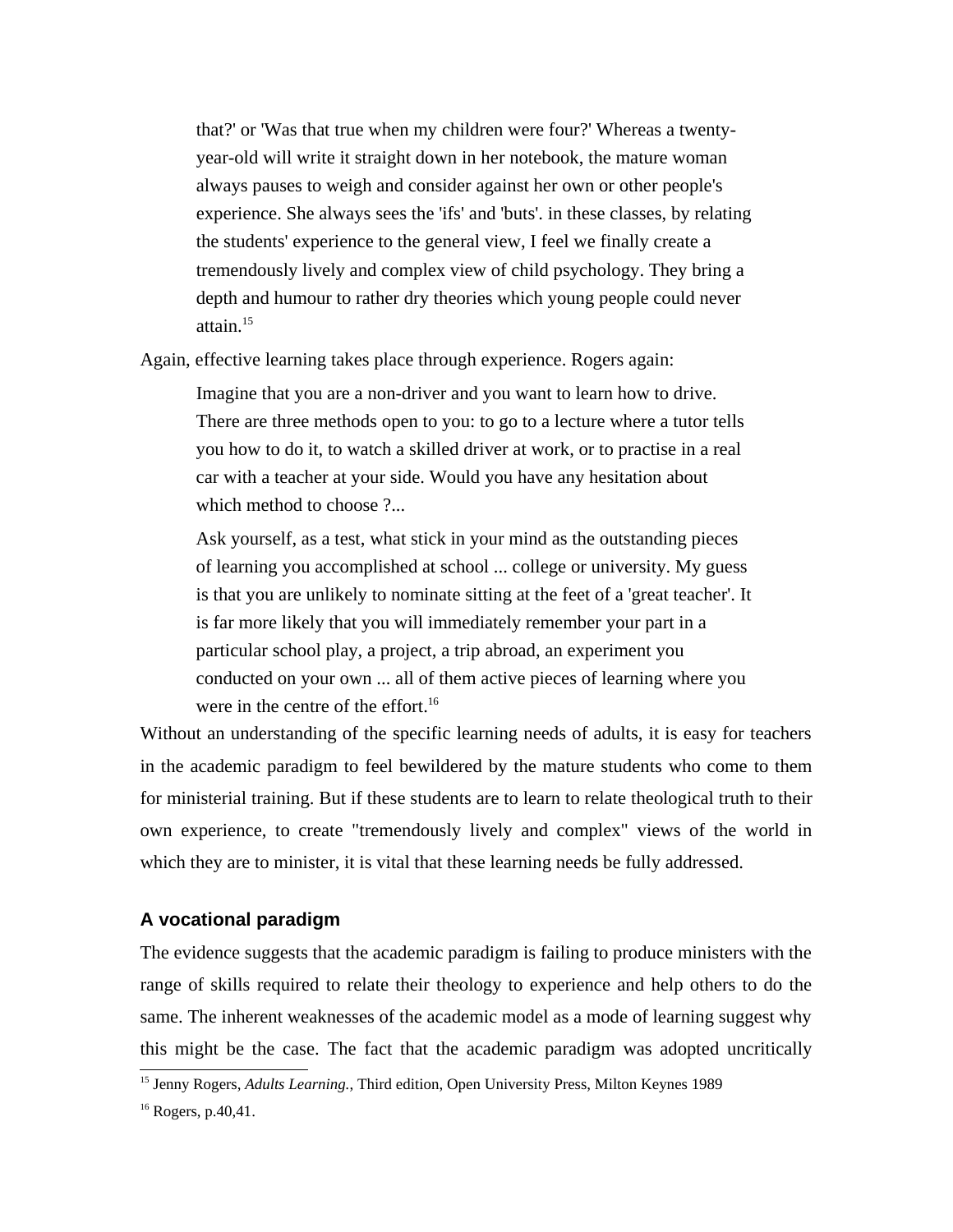without a theological rationale further suggests that the time is ripe for a reappraisal. To return to ACCM 22, the report set out a series of questions, the answers to which were to form the basis for any proposal for a training course:

- What ordained ministry does the Church of England require?
- What is the shape of the educational programme best suited for equipping people to exercise this ministry?
- What are the appropriate means of assessing suitability for the exercise of this ministry?

Reflection on the connection between the first two questions reveals that the report calls implicitly for a vocational paradigm of training. The defining characteristic of the vocational paradigm is that the scope of the training is governed by the requirements of the profession or vocation for which the students are being prepared. An educational programme designed specifically to equip people to exercise ordained ministry must, therefore, be a vocational programme. Furthermore, the report defined the requisite outcome of ministerial training as "a wisdom and godly habit of life" through which intellectual, spiritual, moral and practical aspects of ministry would be integrated. The vocational paradigm aims at practical knowledge, not at the trivial level involved in knowing, for example, how to organise oneself for a wedding or funeral. The practical knowledge involved is the whole 'How to ...' of exercising Christian ministry. Like teachers and nurses, clergy are trained for a specific vocation, requiring a range of professional skills. But the education of nurses and teachers involves far more than training in appropriate skills. Nurses receive a grounding in anatomy, physiology and pharmacology, become conversant with public health legislation and learn to understand institutions. They are taught how to co-operate with related specialists, such as physiotherapists and occupational therapists, and encouraged to work out care plans for their patients by seeing them as whole persons. Teachers must have a thorough grounding in child development and philosophy of education as well as their chosen subject area. As well as teaching technique, they learn the use of resources and classroom management. Their course may also include the history of education and comparison between the education systems of different countries.

All this is comparable to the way a course of training for the ministry includes everything from theology and church history through biblical studies and spirituality to preaching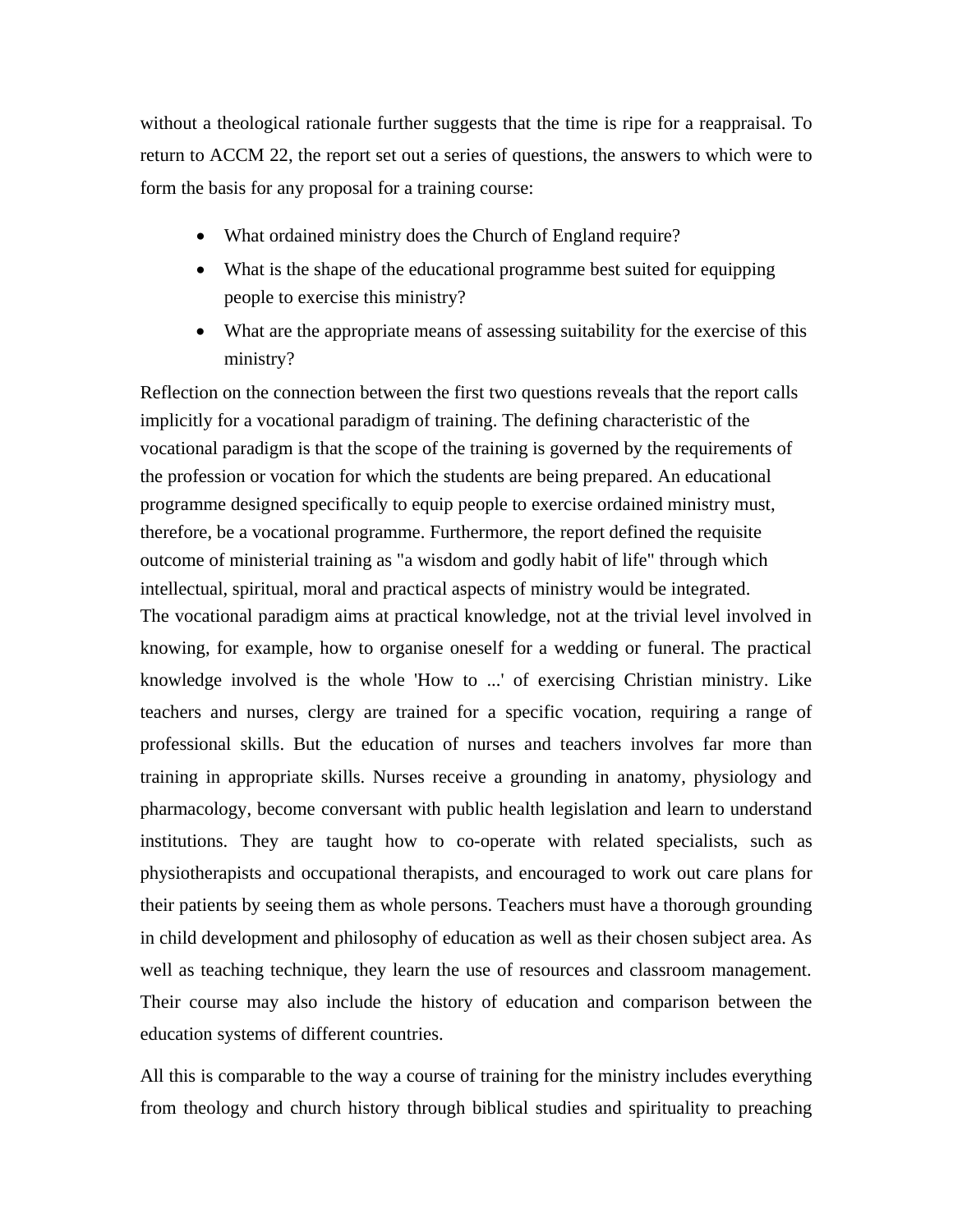and the conduct of funerals. The vocational aspect of ministerial training is no more limited to how to prepare for a funeral than nursing training is limited to making beds or teacher training to preparing a lesson plan. What is of fundamental importance is that the various elements of ministerial training, the intellectual, spiritual and practical, be organised vocationally, with the aim of producing competent practitioners. As Michael Oakeshott observes, '"Practical" knowledge cannot be learned or taught prior to the activity itself but only acquired by practise in the activity. [In the sphere of public action] what has to be learned is not an abstract idea or set of tricks ... but a concrete coherent manner of living in all its intricateness.<sup>'17</sup>

What would be the effect of the vocational paradigm applied to theological training? First, in regard to its methods, the amount of lecturing would be drastically reduced. Since the vocational paradigm aims at producing practical knowledge, the mere handing on of information would take a secondary and very much a servant role. As Bob Mayo points out, 'a two hour lecture on the philosophy of education and the doctrine of atonement will not prepare a youth worker to demonstrate the range of skills and awareness needed to start a conversation with a group of young people on the basis of some casual contact at a bus stop.<sup>18</sup> But this is a commonplace in adult education. The traditional lecture is most useful in passing on straightforward, non-controversial information; confirming beliefs or reinforcing attitudes; and persuading the almost persuaded. Where these are required, talks or lectures have their place. Where people needed to be stimulated to thought or reflection, inspired to action or challenged to rethink their attitudes, other methods will be more appropriate. The immense amount of time freed by the drastic reduction of lecturing would be used in the vocational paradigm for methods which enable the learners to reflect on and draw conclusions from their own experience, such as brainstorming, questionnaires or discussion; immerse them in deliberately structured experience, such as games or role-play; or give them experience on the ground, such as practical placements. Reading and other methods of taking in information would be carefully related to the other activities of the learning cycle to ensure that conceptualisation is firmly tied in to reflection and action.

<sup>&</sup>lt;sup>17</sup> Michael Oakeshott, quoted in Collier, *New Teaching* p.16

<sup>&</sup>lt;sup>18</sup> Mayo, 'Training Youth Workers,' p.291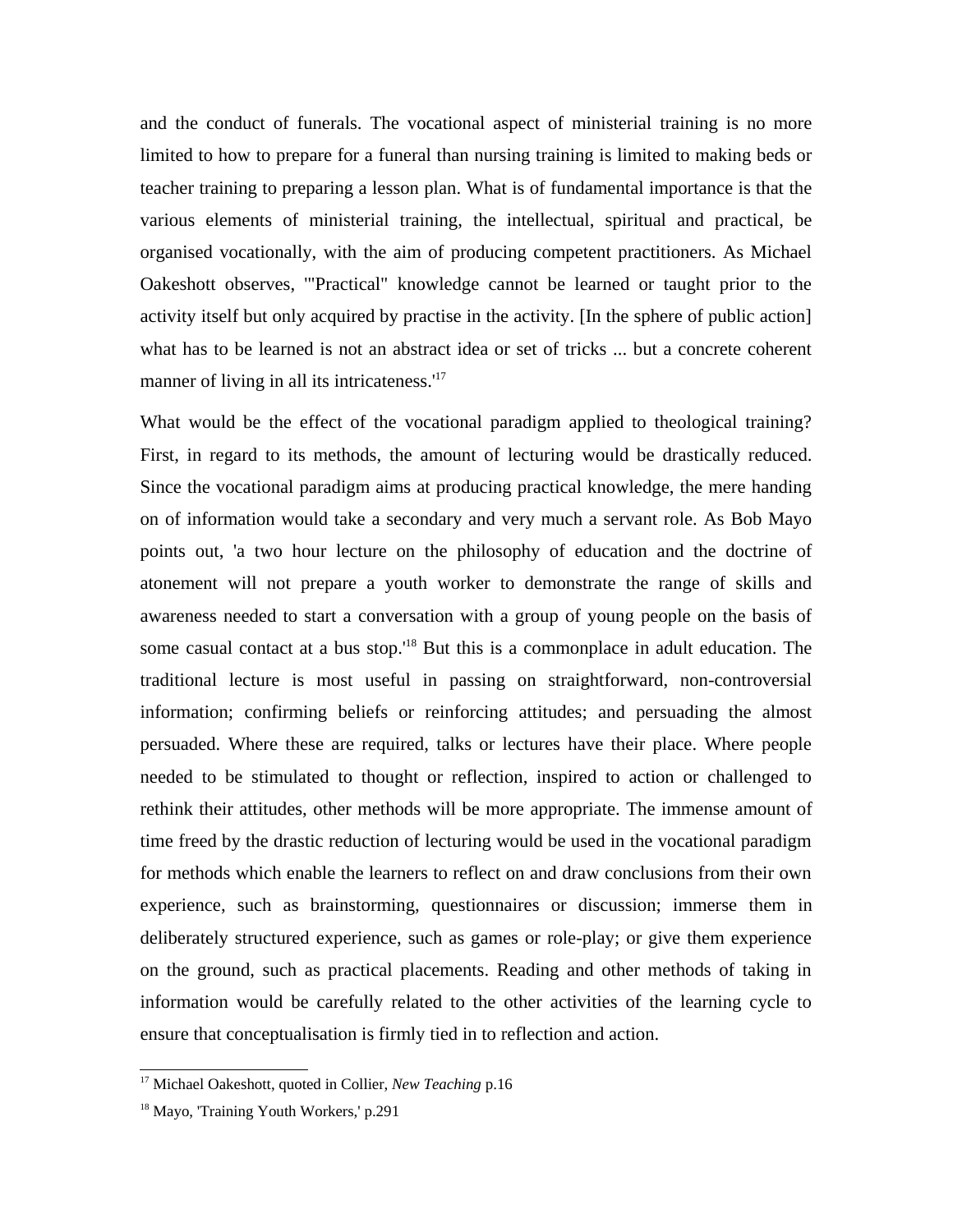As regards content, in the vocational paradigm this would be firmly tied to the demands of ministry. According to ACCM 22, these are an intelligent grasp, both intellectual and spiritual, of the fundamental features of God's activity in the world; an intelligent grasp of the polity and life of the Church and the abilities necessary to build up its ministry; and an informed knowledge of the affairs of the world.<sup>19</sup> The report also expressed the view which appears to be on the way to becoming the Church's official position: namely, that the task of the minister is to 'animate' the corporate ministry of the church by 'focusing,' 'collecting' and 'distributing' it in the service of God's activity in the world.<sup>20</sup> ABM Policy Paper 3a on the Criteria for Selection for Ministry lists the following tasks of the minister: prayer; communication of faith; leadership; teaching and preaching; pastoral work; exercise of authority and giving of counsel; conduct of worship; and administration.<sup>21</sup> Leaving aside the question of whether one person can reasonably be expected to perform all these tasks adequately, it is noteworthy that none of them derives from the internal structure of the discipline of theology. None of them could be expected to emerge as a by-product of the academic study of theology. Rather, a training course intended to equip students with these skills must focus on teaching them precisely these skills and helping them to integrate them into a 'wisdom or godly habit of life'.

The content of training offered in a vocational paradigm would be organised around the requirements of these tasks and skills. A 'unit' of training might focus not on a given theological topic but on a particular area of ministry. An example might be death. This unit might encompass both what Christians and what people in contemporary society believe about death; the process of bereavement; the pastoral care of the bereaved; the liturgical structure of the funeral service; the conduct of a funeral service; and the possible outline of a local church's ministry to the bereaved. It draws on observation of contemporary society, systematic theology, liturgy, and skills of pastoral practice, education and leadership. Another unit might centre around initiation, and might include the theology of salvation; the theory and practice of evangelism; the history and *raison d'être* of confirmation; the doctrinal and pastoral pros and cons of admitting children to

<sup>19</sup> ACCM 22, para38

<sup>&</sup>lt;sup>20</sup> ACCM 22, para 29

<sup>21</sup> ABM Policy Paper 3a, October 1993, p.56.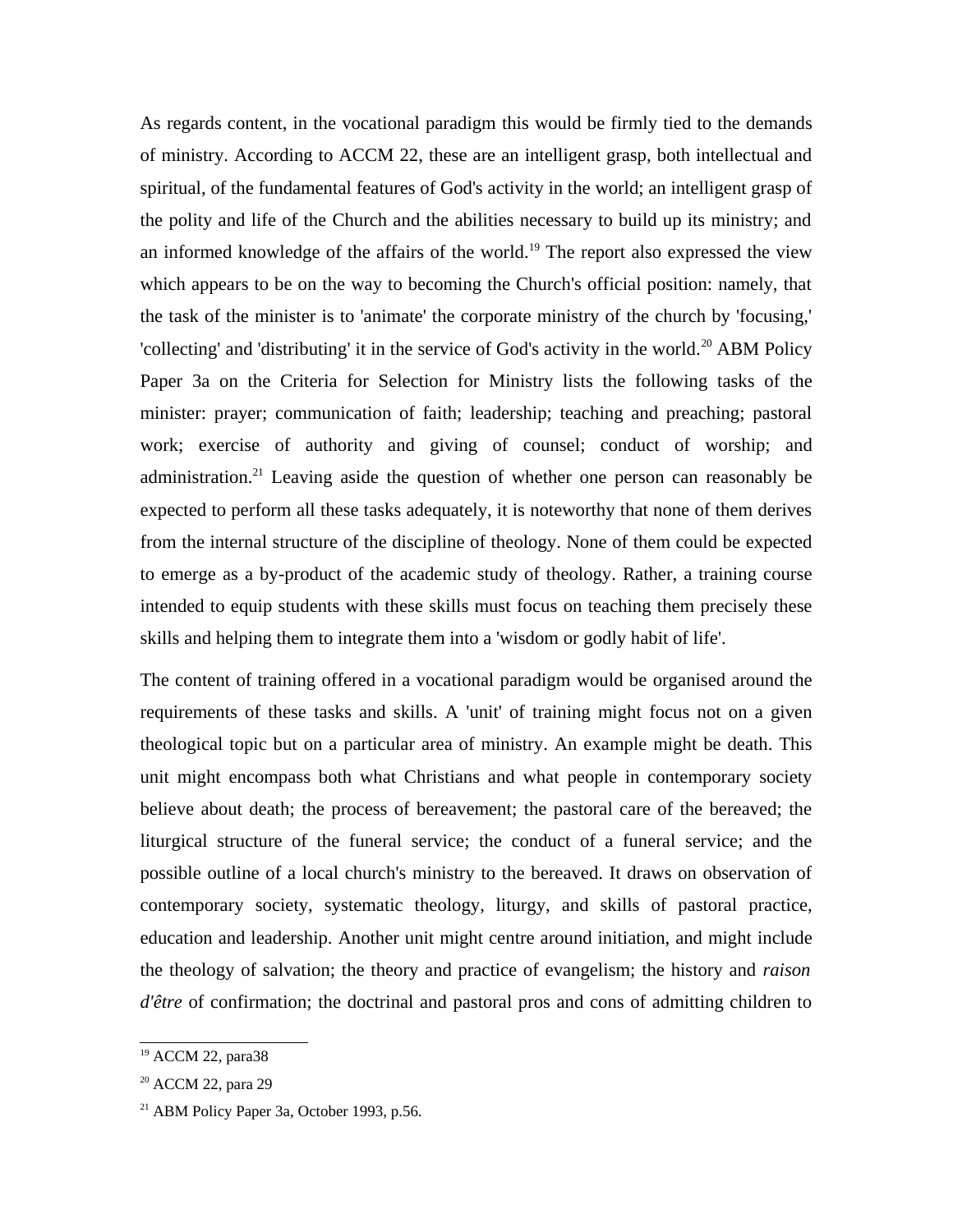communion before confirmation; the history of baptism and baptismal liturgy; issues around baptism preparation and baptism policy; and perhaps an outline of a local church's ministry to the families of the newly baptised.

A third unit might centre on the skills of leadership, identified as an important task of the ministry but rarely addressed in theological training. It might include skills of teamwork, management and delegation; vision building and working to a vision; and would clearly include a study of power, so integral to Christian faith and yet rarely recognised as a distinct division of Christian theology or even ethics. For a final example, the skills of teaching and communication, as well as being explicitly required as elements of the course, might also stimulate a study of Jesus as a teacher and lead to reflection on a variety of practical and theological questions: Is God disclosed to us through authoritative teaching or by grappling with experience? are people natural learners - will they look for God on their own account or do they need carrots and sticks to get them to learn? Should we be training people for the Church as it is or the Church as it might become? Do we want people to fit into roles and fulfil the needs of ministry or to challenge and question inherited ways of doing things? Is our role to pass on the riches of Christian inheritance, the Bible and tradition or is it to help people discover God in just relationships, risktaking and caring community? Should Christian education be helping individuals on their personal spiritual journey or should it help to build the church as a loving, serving community?

#### **Things can only get better**

An old and failing paradigm whose time is past is rarely superseded on the basis of disappointment and disillusionment alone. What is required is the opportunity for comparison with a new and potentially more effective paradigm. That is why the experiment at Ridley Hall has such potential importance for theological training. Based on insightful methods and firm commitment, there is every reason to believe that Bob Mayo will succeed in producing youth and community workers well taught and well able to apply theology to the problems and situations of young people in the third millennium. But if so, how long will it be before someone in a position of influence points out that what applies to youth workers applies equally to ministers of all kinds? Like youth and